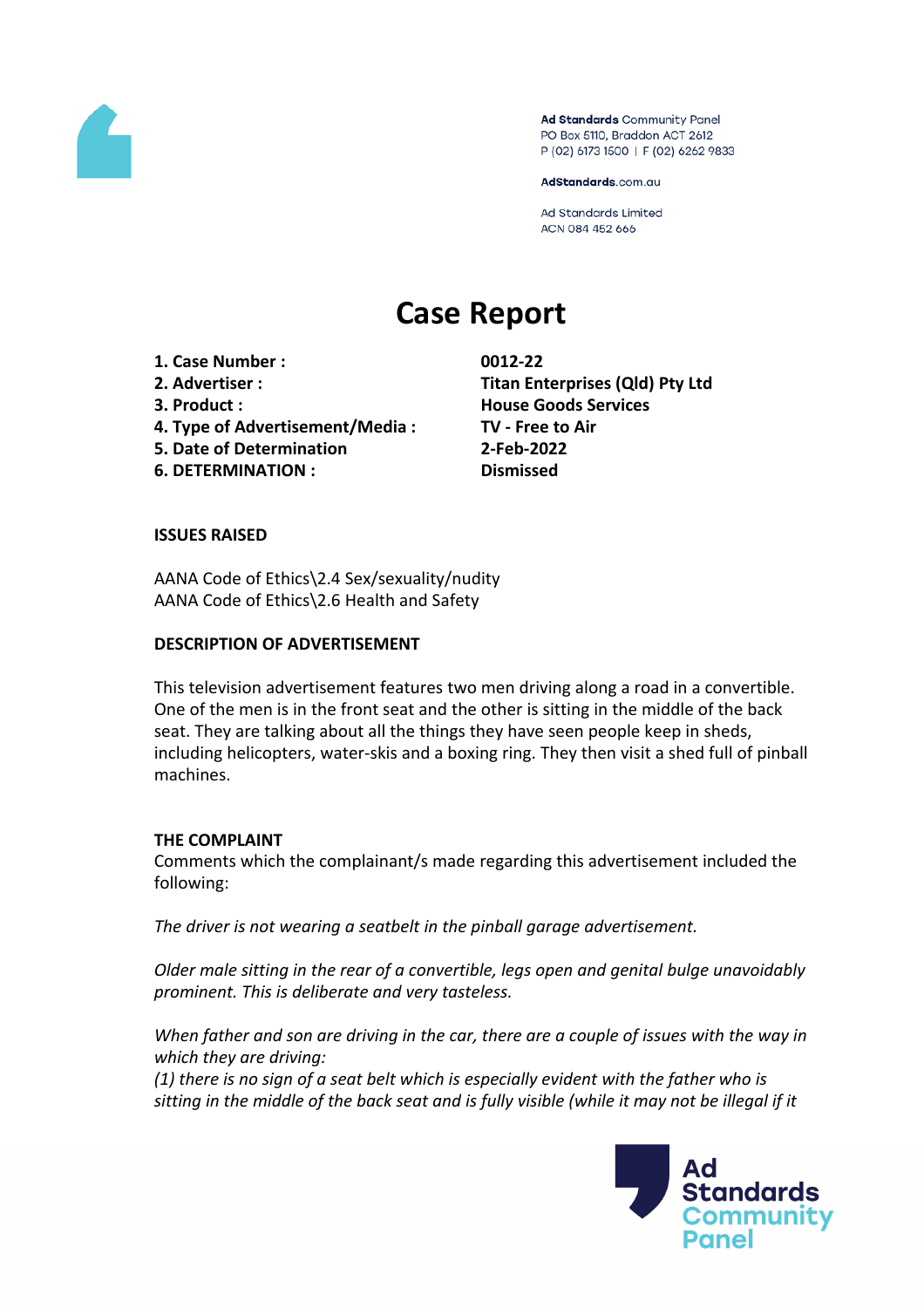

*is a classic car that has never had seat belts fitted, I think it is irresponsible to be so obvious about the absence of the seat belt)*

*(2) the son has his elbow resting on the door of the car and protruding outside the car. This is not only illegal, but it is a massive safety issue. If side swiped when in this position it can lead to devastating injuries and is a bad habit to be promoting on television where it can be observed by young people.*

# **THE ADVERTISER'S RESPONSE**

Comments which the advertiser made in response to the complainant/s regarding this advertisement include the following:

## *Code of Ethics*

*2.1- Discrimination or vilification.*

*The commercials do not discriminate or say disparaging things. The father and son are driving to a location reminiscing about what people keep in their sheds and some of the sheds from past commercials.*

# *2.2- Exploitative or degrading*

*We are not exploiting or degrading anyone or anything in the commercials. Term "balls gone down the gutsa" refers to the metal ball from the pinball game going down the middle shute to signal "game over" commonly used by people playing pinball machines.*

## *2.3-Violence*

*There is nothing violent about either commercial -- they are driving and chatting in the car and playing the pinball machines.*

## *2.4 - Sex, sexuality and nudity*

*The commercials do not promote sex, focus on sexuality or feature nudity. It is a father and son playing a game*

## *2.5 - Language*

*There is no foul language or suggestion in the script -- they are playing a game, the ball goes down the middle and its "game over"*

## *2.6- Health and Safety*

*Both males are wearing "lap belt" seat belts as explained below*

## *2.7 - Distinguishable as advertising*

*The commercials are most definitely distinguishable and advertise a product - garages. The father and son have been fronting the Titan Garages commercials for over 20 years and are very known to their audience as two fun guys enjoying meeting people and discovering what people use their garages for. It is advertising. The client is selling garages.*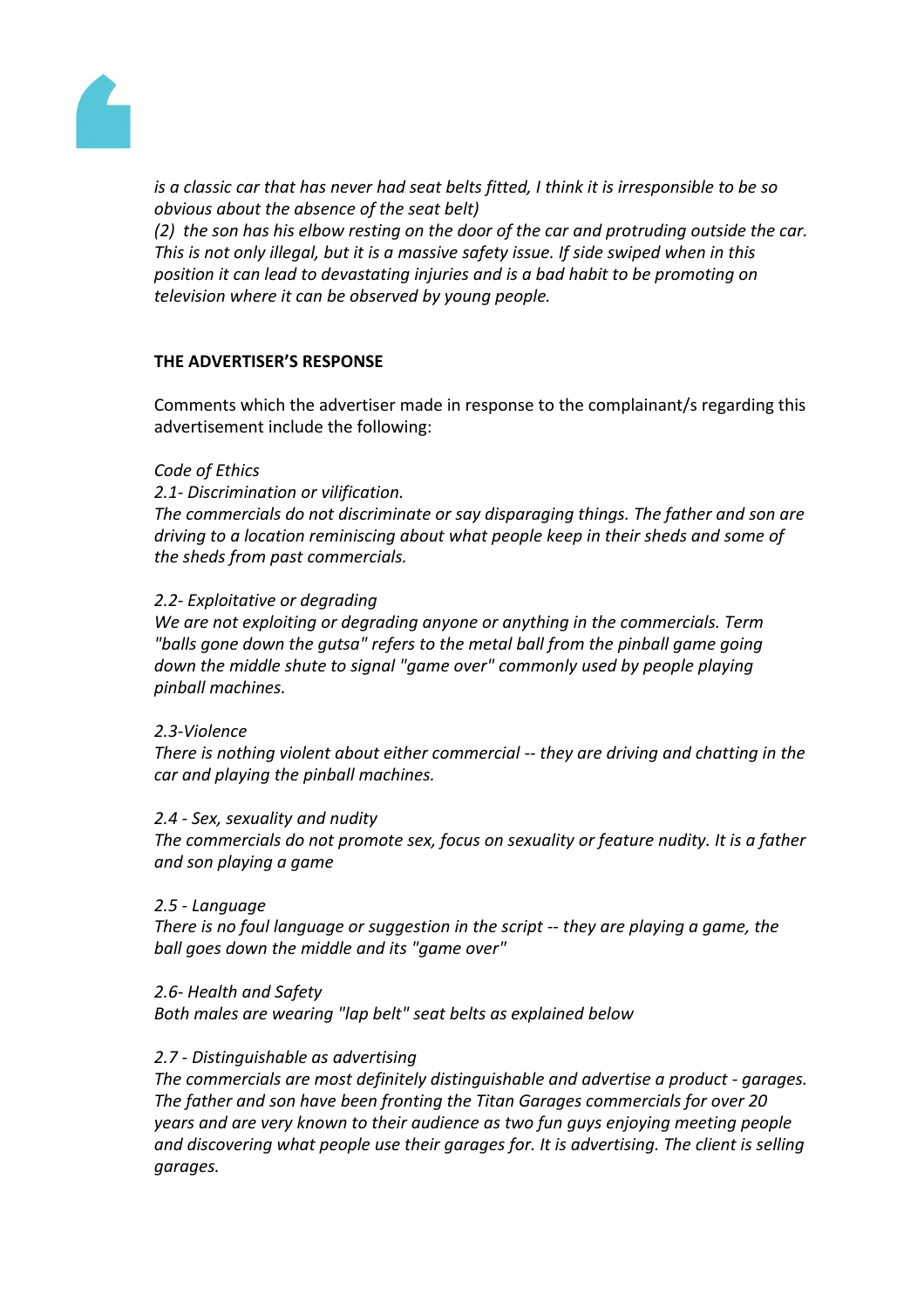

# *Comments*

*I have been Writing/Producing/Directing Titan Garage TV commercials for more than 20 years. The subject matter is "blokey" and targeted to men, the majority of those purchasing a garage. Many women purchase garages too and equally love the Titan Garages "father and son" commercials, we have had enormous feedback. The commercials follow the silly antics and banter of a father and son as they come across people from all walks of life and share the r stories about what the sheds are used for. Sometimes the stories are about the father and son simply hanging out in a garage.*

*The signature piece (aside from father and son) in all commercials is the red T-Bird vehicle. When you see that car, you know it's a Titan Garages commercial. The vehicle is a 1962 model Thunderbird. The vehicle was not manufactured with seat belts and it is my understanding that due to this, seat belts are not legally required. However, my client (who owns the vehicle), had seat belts installed as a matter of safety. The seat belts are "lap belts" and are often difficult to see by the viewer but if you look closely, they are there. Regarding "genital bulge" from the father in the back seat, its unfortunate that the viewer is looking in that direction when it's merely a father and son driving to the location and chatting along the way. It has not and never will be our intention to produce vulgar, tasteless commercials. It's about the father and son, not the father's crotch. These two have become relatively famous in South East Queensland as the viewers follow their story for the past 20 years as previously mentioned.*

# **THE DETERMINATION**

The Ad Standards Community Panel (Panel) considered whether the advertisement breaches Section 2 of the AANA Code of Ethics (the Code).

The Panel noted the complainants' concerns that the advertisement depicts:

- People not wearing seatbelts while in a moving vehicle
- A person with their arm out the car window
- A sexualized scene showing a man's genitals with his legs spread.

The Panel viewed the advertisement and noted the advertiser's response.

# **Section 2.4: Advertising shall treat sex, sexuality and nudity with sensitivity to the relevant audience.**

## **Does the advertisement contain sex?**

The Panel considered whether the advertisement contained sex. The Panel noted the definition of sex in the Practice Note is "sexual intercourse; person or persons engaged in sexually stimulating behaviour".

The Panel noted that the man was depicted wearing shorts and a t-shirt and considered that this attire was not in itself a depiction of sexual intercourse or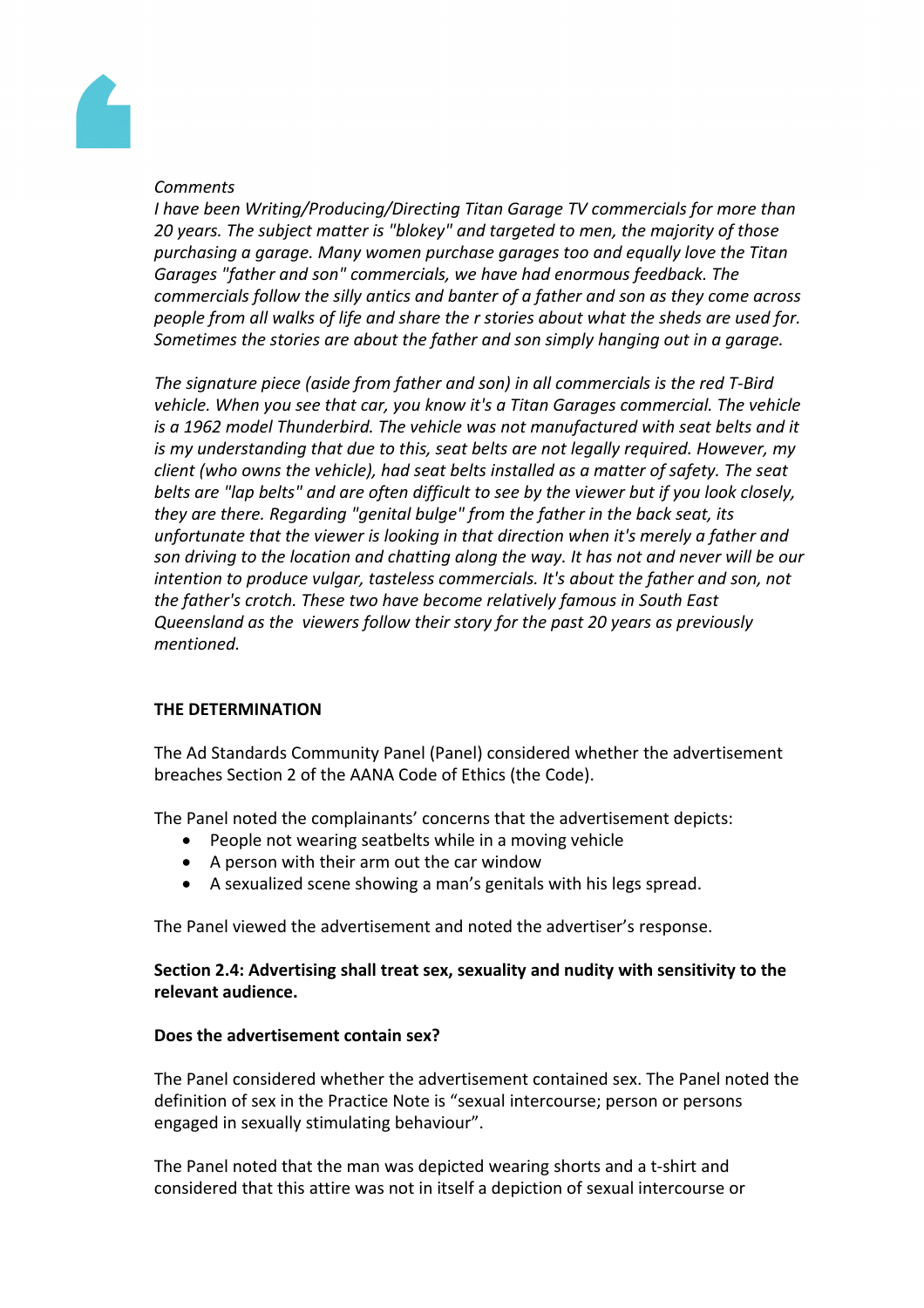

sexually stimulating or suggestive behaviour. The Panel considered that the advertisement did not contain sex.

## **Does the advertisement contain sexuality?**

The Panel noted the definition of sexuality in the Practice Note is "the capacity to experience and express sexual desire; the recognition or emphasis of sexual matters".

The Panel considered that the man was sitting in a vehicle with his legs spread. The Panel considered that although a genital bulge was mildly visible in the advertisement, there was no emphasis or attention to his genitals and the depiction was not sexualised.

# **Does the advertisement contain nudity?**

The Panel noted that the definition of nudity in the Practice Note is "the depiction of a person without clothing or covering; partial or suggested nudity may also be considered nudity".

The Panel considered that the man is depicted wearing clothing and considered that the advertisement did not contain nudity.

## **Section 2.4 Conclusion**

The Panel determined the advertisement did not contain sex, sexuality and nudity and did not breach Section 2.4 of the Code.

# **Section 2.6: Advertising or Marketing Communications shall not depict material contrary to Prevailing Community Standards on health and safety.**

## **Seatbelts**

The Panel noted the advertiser's response that the vehicle does have lap seatbelts that the driver and passenger are wearing. The Panel considered that vehicles such as the one depicted in the advertisement typically do have lap seatbelts.

The Panel noted that the seatbelts are difficult to see, particularly on the driver, however considered that this does not mean they do not exist. The Panel noted that a seatbelt is visible on the man in the backseat.

The Panel considered that depicting a scene in which the seatbelts are not highly visible is not promoting or encouraging not wearing a seatbelt.

## Arm out window

The Panel noted that the QLD Road Rules do prohibit driving with any part of the body outside the window.